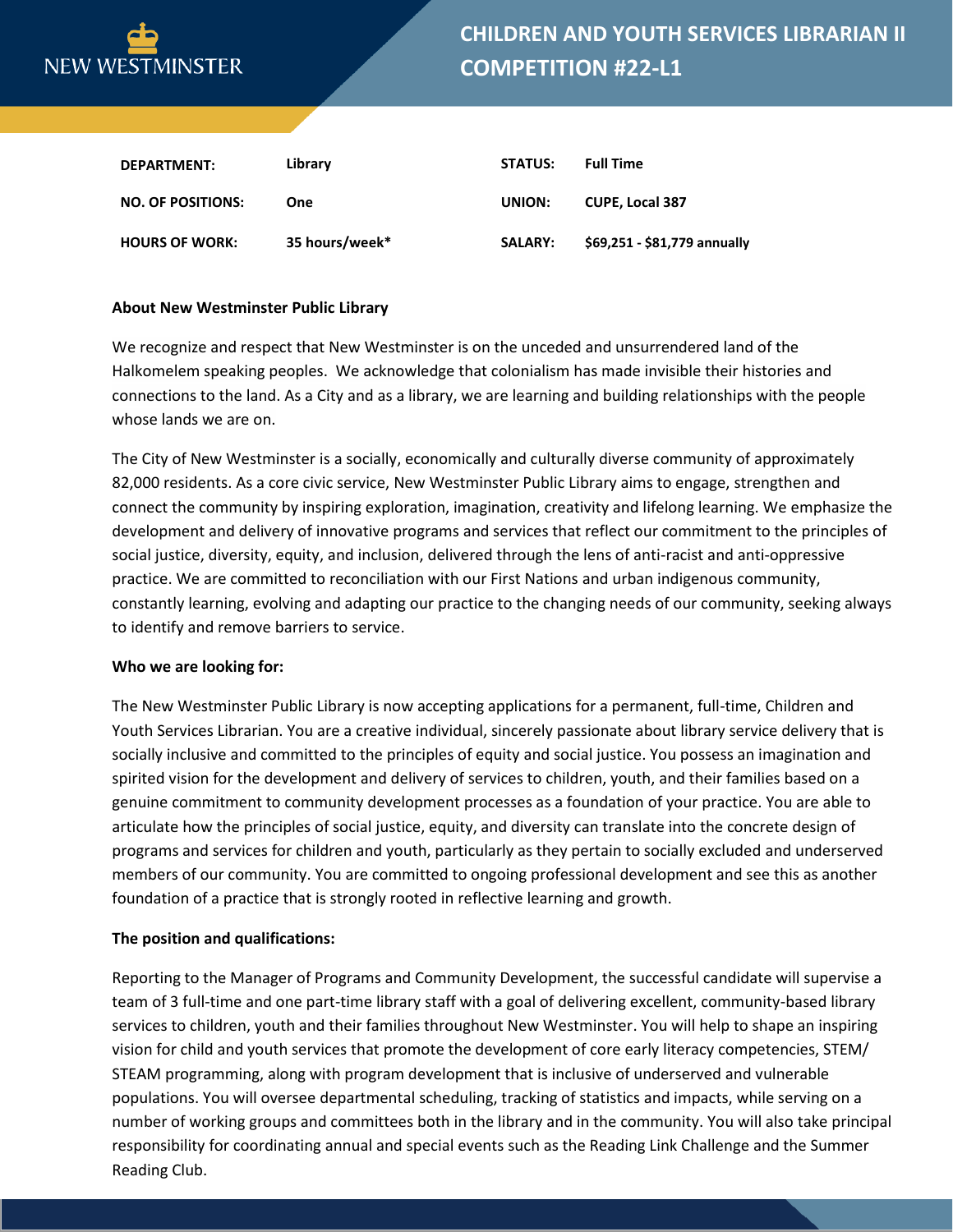

# **i. Required Qualifications:**

- MLS or MLIS from an accredited university;
- Passionate about equity, diversity, inclusion, and willingness to learn from other experiences;
- At least three years of directly related professional work experience, including experience in developing innovative programs and services for children, youth and their families that are welcoming and inclusive of historically marginalized groups;
- Demonstrated expertise in a wide variety of children's literature, publishing and service trends;
- Experience assigning tasks, inspiring, leading, supervising, delegating, and evaluating the work of library staff;
- Ability to work externally with a variety of individuals, organizations and community groups;
- Experience in providing customer-focussed instruction in the use of library software and devices to a diverse audience of users;
- Comfort with being personally identified and appearing in a variety of marketing and social media campaigns, online programming, meetings and events;
- Proven history of excellent customer service, interpersonal, and relationship-building skills;
- Able to demonstrate superior communication (verbal and written), problem-solving, and decisionmaking skills;
- Ability to utilize excellent customer services skills; an authentic passion for providing high quality service;
- Eager to contribute to the collegial atmosphere of the library, and to work well in a team environment that adheres to and emphasizes the principles of a respectful workplace;

## **ii. Desired Qualifications:**

- Advanced knowledge and understanding of community needs and barriers faced by diverse populations including advanced knowledge of antiracism, inclusion, human rights, accessibility, power, privilege, and equity principles.
- Demonstrated experience, ability and skills in helping to assess the need for and contribute to the development of services, programs, policies and procedures that support anti-racist and decolonizing methods and practice in a library context;
- A preferred combination of lived experience and connection with historically marginalized communities;
- Fluency in languages other than English;

## **Salary & Benefits**

The current pay grade for this position is pay grade 24. *See above for specific salary information.*

Through the City of New Westminster, the New Westminster public library offers a competitive benefits package that includes extended health, dental, and vision care. Vacation for full-time librarians is 22 days per year, prorated according to the employees start date within the first calendar year. In order to support the evolving professional development needs of its staff, the library regularly supports attendance at local and regional conferences, workshops, and seminars on a rotating basis, as finances allow, supplemented through bursary support from the Library Board of Trustees.